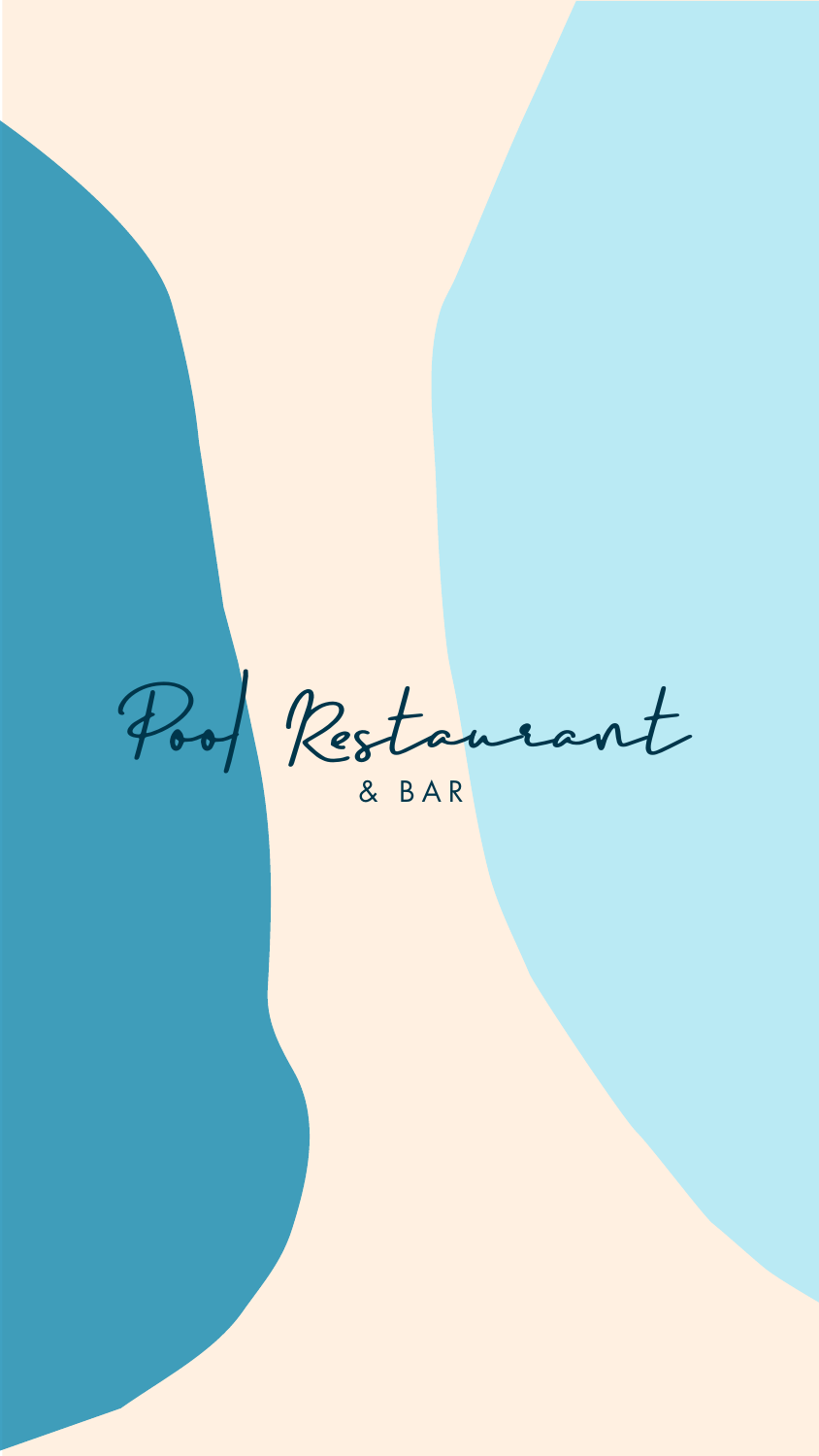Dunks

Signature Cocktails

# LA DIGUE MOJITO - 15 Takamaka Dark Rum, Fresh Lemongrass, La Digue Vanilla, Fresh Lime Juice, Mint Leaves, Soda

#### ISLAND RUM PUNCH - 15

Takamaka Dark Rum, Chambord, Fresh Pineapple, Citrus, Angostura Bitters

#### PASSION FRUIT MOJITO - 15

Takamaka White Rum, Fresh Passion Fruit, Fresh Lime Juice, Sugar Syrup, Mint Leaves, Soda

### PRASLIN SLING - 15

#### All prices are in Euro (€) and includes 15% government Tax and 10% service charge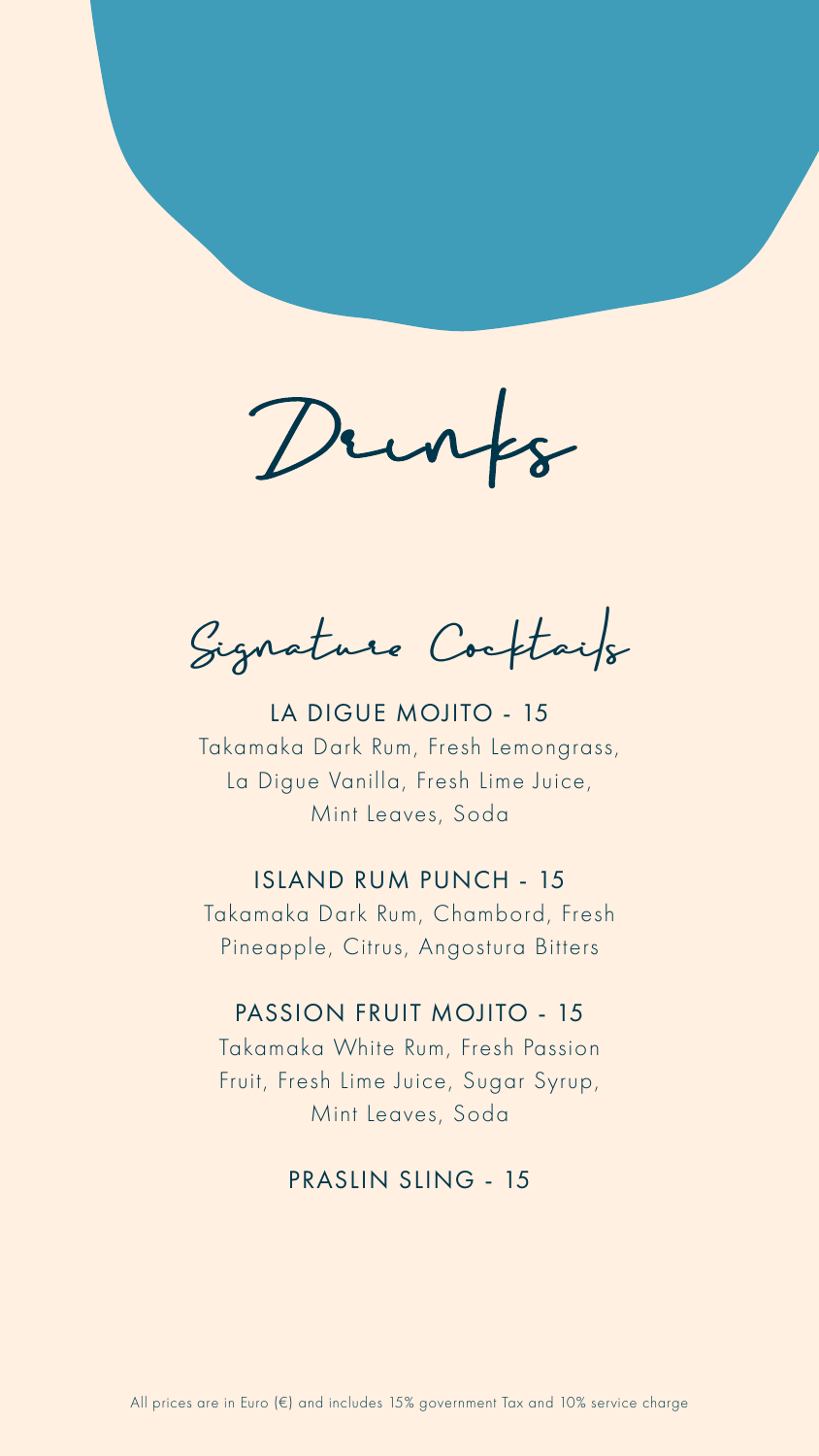Veopical Cocktails

MAITAI - 14 Takamaka Dark and White Rum, Orgeat Syrup, Cointreau, Lime Juice

# PLANTER'S PUNCH - 14

Takamaka Dark Rum, Pineapple Juice, Orange Juice, Lime Juice, Grenadine, Angostura Bitters

#### PASSION FRUIT MARTINI - 14

Smirnoff Vodka, Fresh Passion Fruit, Fresh Lime Juice, Sugar Syrup

# TEQUILA REFRESH - 14 Tequila Blanco, Cointreau, Angostura

Bitters, Fresh Mint, Lemon Juice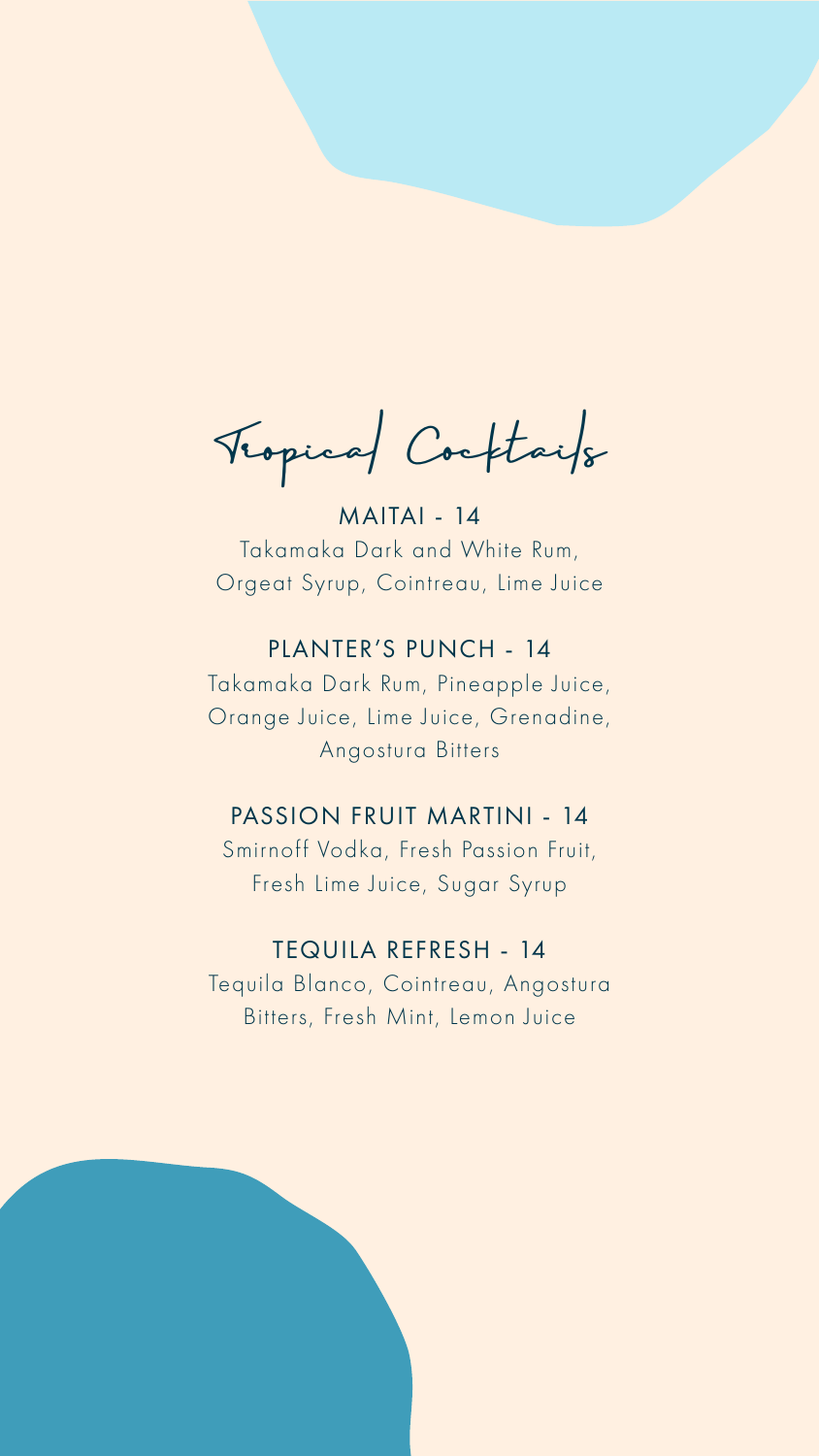Island Mocktails

COCONUT APPLE SMOOTHIE - 12 Apple Juice, Banana, Coconut Milk, Ginger, Sugar Syrup

STRAWBERRY BALSAMIC - 12

Strawberry Pure, Balsamic Vinegar, Sugar Syrup

#### GREEN TEA COOLER - 12

Fresh Lime Juice, Green Apple Syrup, Fresh Mint, Green Tea

# SPARKLING BLACKBERRY LIMEADE - 12

Fresh Lime, Blackberry Syrup, Soda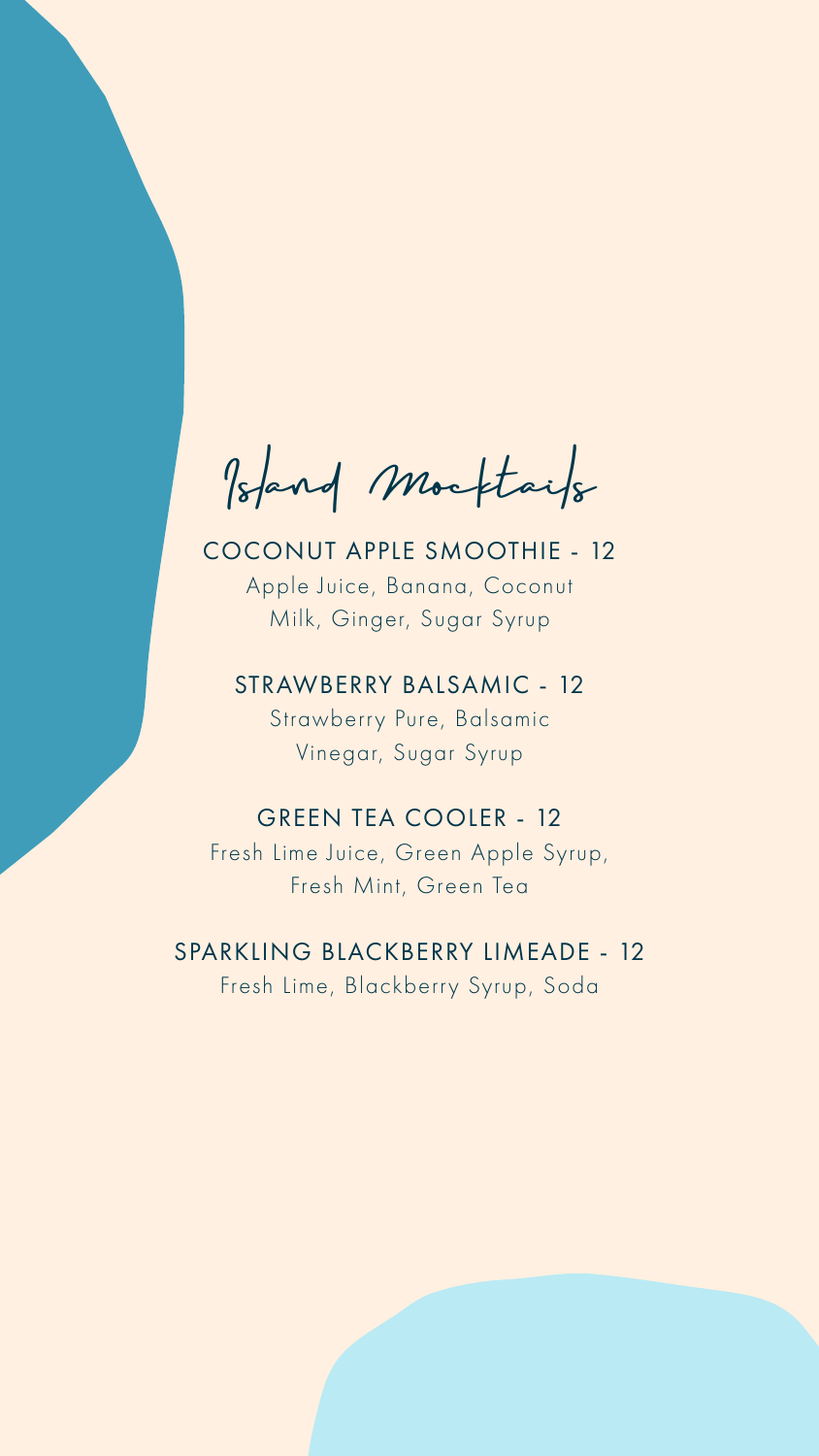Praslin Coconuts

# COCO LOCO - 18 Takamaka White Rum, Mint Liqueur, Coconut Cream, Pineapple Juice, Coconut water

### COCO DE AGAVE - 18

Jose Cuervo Tequila Silver, Cherry Liqueur, Lemon Juice, Coconut Cream, Coconut water

### COCO DE JACK - 18

Jack Daniels Whiskey, La Digue Vanilla Syrup, Coconut Cream, Coconut water

# COCO COLADA - 18 Takamaka White and Coconut Rum, Pineapple

Revivals

MANHATTAN - 18 Maker's Mark Bourbon, Sweet Vermouth, Bitters

### SPARKLING COLLINS ROYALE - 18

Belvedere, Fresh Mint, Cucumber, Moet Chandon Champagne

MOSCOW MULE - 18 Belvedere Vodka, Fresh Lime, Ginger Ale, Seybrew

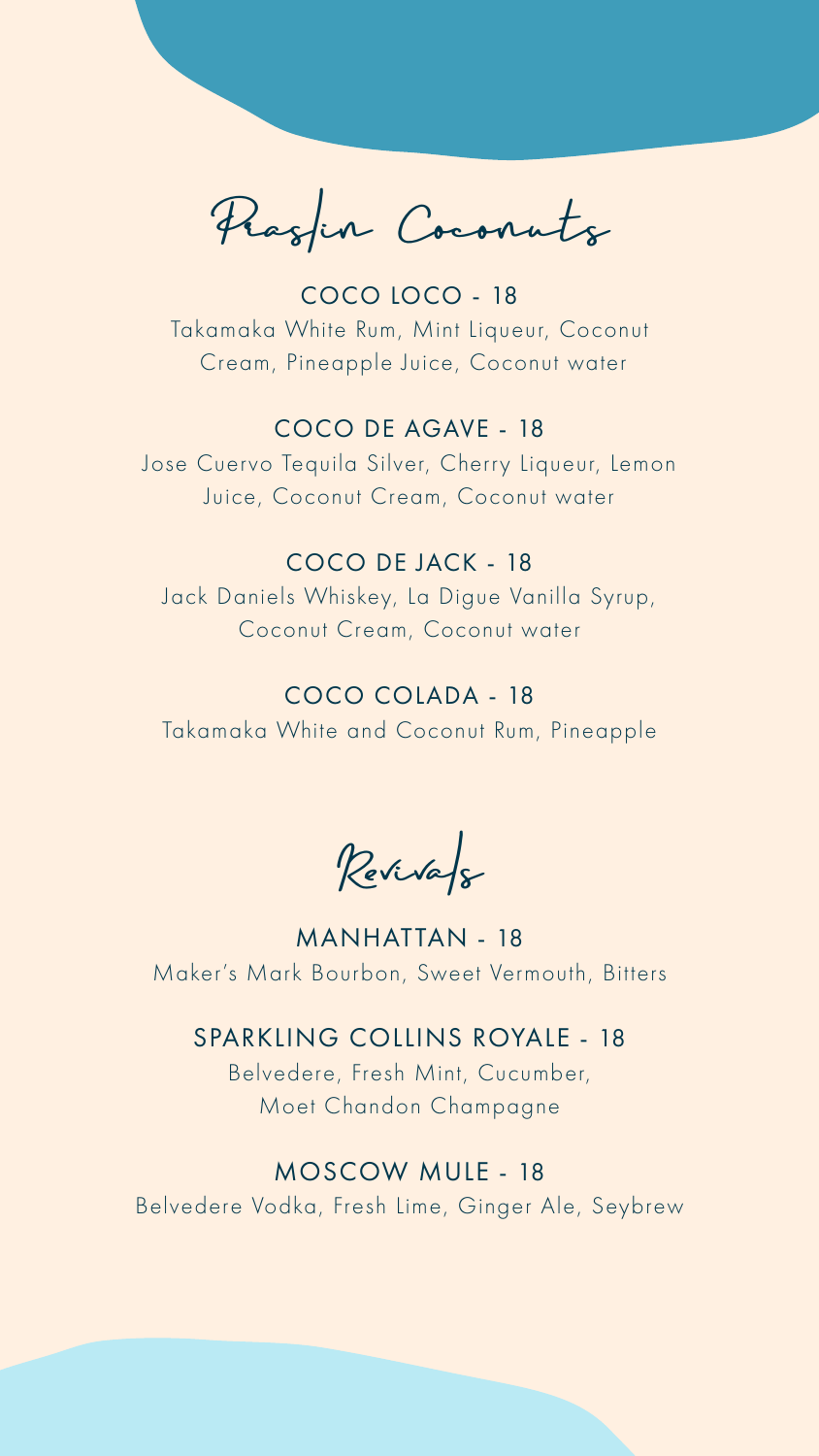Island Tikitails

# THE BEACH BUM'S - 15 Mayer's Dark Rum, Galliano, Pineapple Juice, Orange Juice, Passion Fruit

#### BERMUDA RUM SWIZZLE - 15

Tiki Pineapple Rum, Captain Morgan Rum, Pineapple and Orange Juice

### RUM-GOON - 15

Takamaka Dark Rum, Disaronno Amaretto

Classics

# DAIQUIRI - 14 Takamaka White Rum, Fresh Lime Juice, Cointreau

# MARGARITA - 14 Tequila, Cointreau, Fresh Lime Juice

### NEGRONI - 14

Bombay Sapphire Gin, Sweet Vermouth, Campari

### SINGAPORE SLING - 14

Sipsmith Gin, Cherry Brandy, Cointreau, Benedictine, Pineapple Juice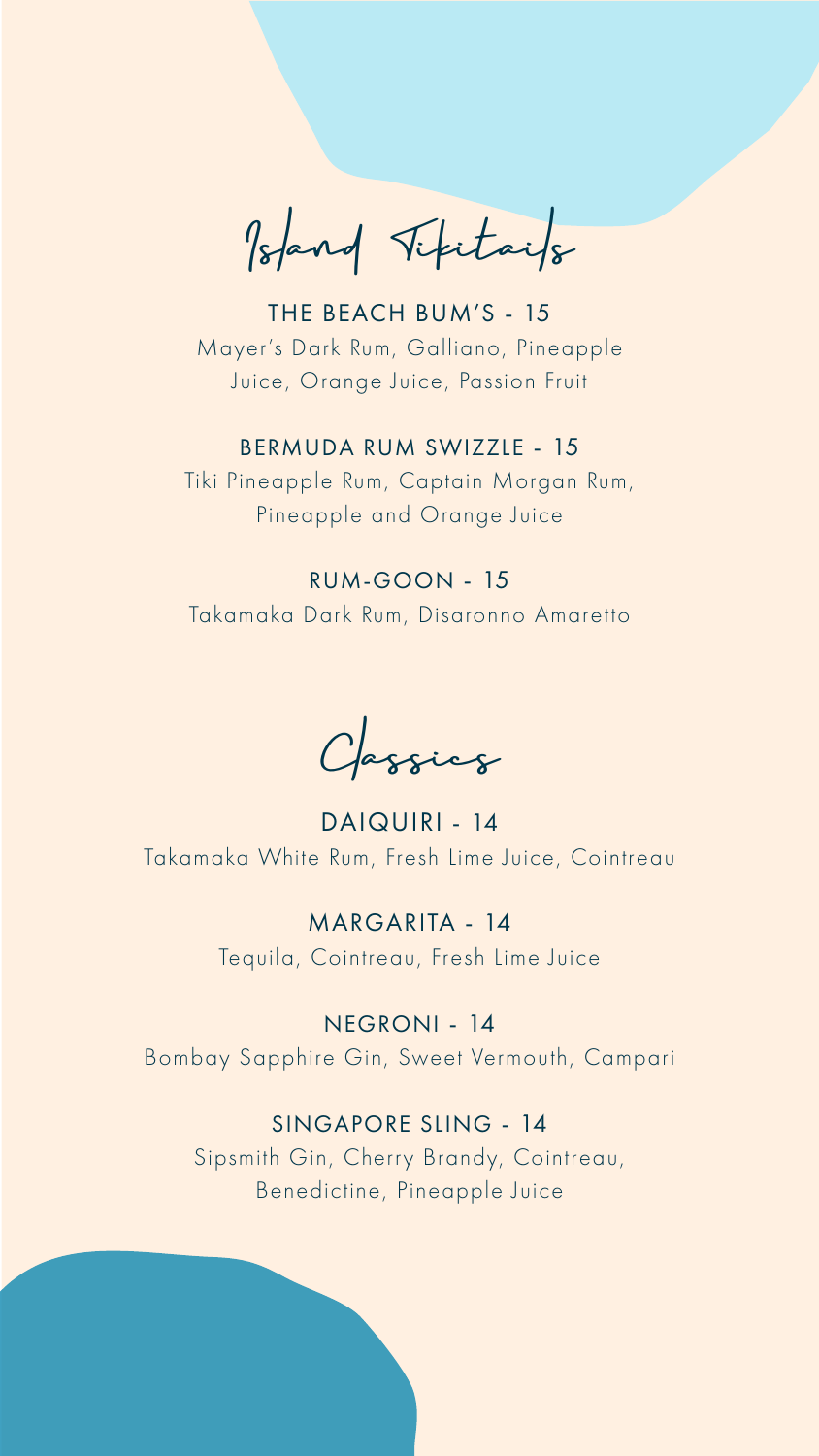Wine, Beer and Water

WHITE WINE Sauvignon Blanc, Boschendal 1685 Series - ZA 13/59

Pinot Grigio, Corte Giara Delle venezie, IGT- IT 13/55

Riesling 'Requewhir' Domaine Trapet, Alsace - FR 15/62

Chardonnay, Spring Field Estate Wild Yeast - ZA 13/52

# ROSÉ WINE

Whispering Angel Caves D'Esclans - FR 18/78

#### RED WINE

Pinot Noir Petit Clos - NZ 13/58

Chateau Teyssier St. Emilion, Bordeauz, FR 22/104

> Shiraz, Boschedal 1685 Series - ZA 13/59

Cabernet Sauvignon 'Whole Berry' Springfield Estate- ZA 16/71